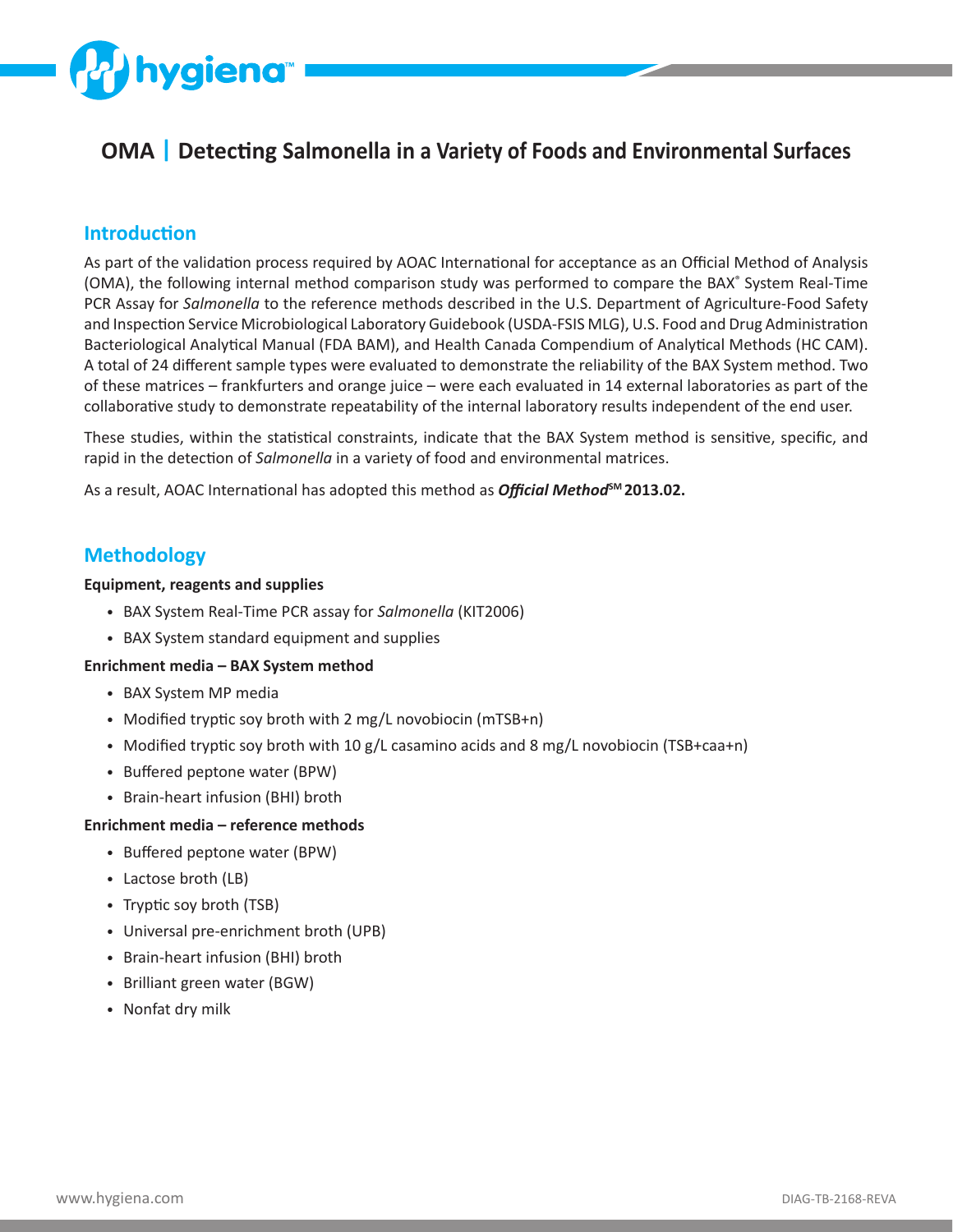#### **Sample Preparation and Inoculation**

Most sample types were artificially inoculated with a different *Salmonella* strain from the Hygiena Culture Collection or the American Type Culture Collection (ATCC); chicken wings and poultry rinses were naturally contaminated (see Table 1). Stainless steel samples were also co-spiked with a *Citrobacter* strain to evaluate the ability of the BAX System method to detect *Salmonella* in the presence of high levels of a competing organism. To artificially contaminate samples, a pure culture of each strain was grown overnight in BHI broth at 35-37°C, then diluted in additional BHI broth to levels expected to produce low (0.2–2.0 CFU/test portion) or high (5 CFU/test portion) spike levels. Some portions of each sample type were left unspiked to serve as negative controls.

| <b>Sample Type</b>       | <b>Strain Name</b>                           | <b>Strain ID</b>        | <b>Strain Source</b>                    |
|--------------------------|----------------------------------------------|-------------------------|-----------------------------------------|
|                          |                                              | <b>Meat and Seafood</b> |                                         |
| Raw ground beef          | Salmonella Stanley                           | DD1333                  | Chicken                                 |
| Raw ground beef with soy | Salmonella Typhimurium                       | DD1467                  | Unknown                                 |
| <b>Beef trim</b>         | Salmonella Berta                             | DD1331                  | Sausage                                 |
| Frankfurters             | Salmonella Thompson                          | DD1336                  | Chicken                                 |
| Shrimp                   | Salmonella Anatum                            | DD1332                  | Shrimp                                  |
|                          |                                              | <b>Poultry and Eggs</b> |                                         |
| Ground turkey            | Salmonella Heidelberg                        | DD 12913                | Turkey                                  |
| Chicken wings            | <b>Natural Flora</b>                         | n/a                     | n/a                                     |
| Poultry rinses           | Natural Flora                                | n/a                     | n/a                                     |
| Dried eggs               | Salmonella Braendrup                         | DD1329                  | Sausage                                 |
| Shell eggs               | Salmonella Enteritidis                       | ATCC13076               | Unknown                                 |
|                          |                                              | <b>Produce</b>          |                                         |
| Lettuce                  | Salmonella Newport                           | DD1261                  | <b>Duck</b>                             |
| Frozen peas              | Salmonella California                        | DD1668                  | Unknown                                 |
| Orange juice             | Salmonella Worthington                       | DD4043                  | Unknown                                 |
|                          |                                              | <b>Dairy Products</b>   |                                         |
| Nonfat dry milk          | Salmonella Haardt                            | DD1343                  | Environmental                           |
| Ice cream                | Salmonella Agona                             | DD1333                  | Chicken                                 |
| Cream cheese             | Salmonella Typhimurium                       | DD586                   | Animal tissue                           |
|                          |                                              | <b>Environmentals</b>   |                                         |
| Stainless steel          | Salmonella Senftenberg<br>Citrobacter brakii | DD13056<br>DD13477      | Food processing<br>Environmental strain |
| Ceramic tile             | Salmonella Lexington                         | DD13068                 | Environmental strain                    |
| Plastic                  | Salmonella Mbandaka                          | DD13240                 | Environmental strain                    |
|                          |                                              | <b>Miscellaneous</b>    |                                         |
| Peanut butter            | Salmonella St Paul                           | DD4102                  | <b>Nuts</b>                             |
| Cocoa                    | Salmonella Sya                               | DD 2380                 | Unknown                                 |
| White pepper             | Salmonella Newport                           | DD13079                 | Basil                                   |
| Infant formula           | Salmonella Ealing                            | DD1469                  | Infant formula                          |
| Dry pet food             | Salmonella Kentucky                          | DD2826                  | Turtle                                  |

### **Table 1. Inoculation Strain Selection**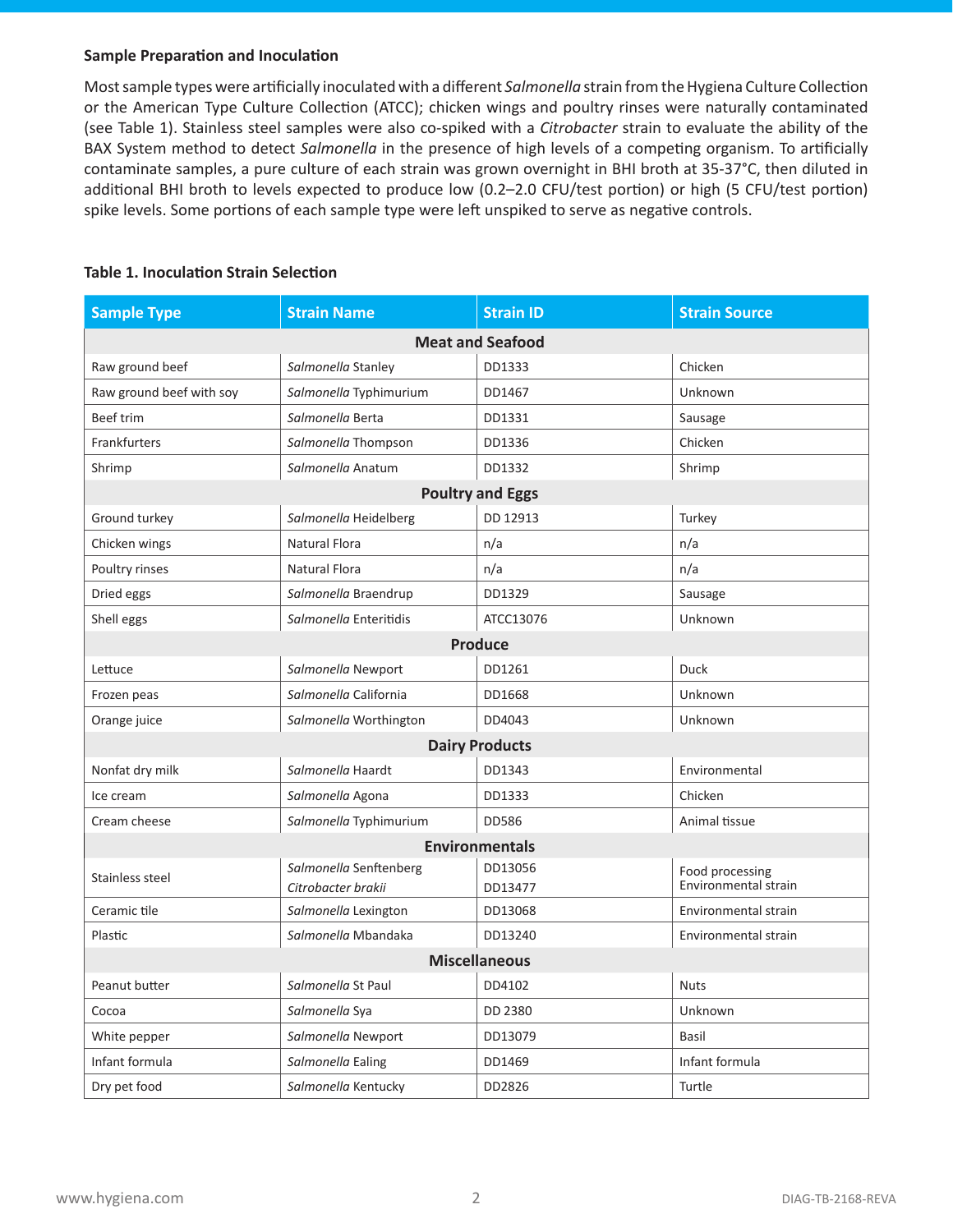#### **Sample Enrichment**

Many sample types were evaluated using multiple primary enrichment media to accommodate the validation requirements of multiple countries, which require comparisons to different reference methods. Furthermore, in order to best meet the needs of a wide variety of end users, many sample types were evaluated both before and after a re-growth step. Table 2 describes the enrichment protocols approved for each sample type.

*Note: Samples for which the secondary enrichment is listed as optional were validated with and without a re-growth step to best meet the needs of a wide variety of end users. Specific varieties of these sample types should be evaluated to determine if re- growth is necessary before using the BAX System method.*

#### **Table 2. Sample Enrichments**

| <b>Sample Type</b>                                   | <b>Size</b>     | <b>Primary Enrichment</b>                                                                                                                                                                                                                                                                                                                                                                                                                                             | <b>Secondary Enrichment</b>                                                                              |
|------------------------------------------------------|-----------------|-----------------------------------------------------------------------------------------------------------------------------------------------------------------------------------------------------------------------------------------------------------------------------------------------------------------------------------------------------------------------------------------------------------------------------------------------------------------------|----------------------------------------------------------------------------------------------------------|
| Ground beef<br>Ground beef w/soy<br><b>Beef trim</b> | 25g             | Homogenize sample with 225 mL pre-warmed (35°C) BPW.<br>Incubate at 35°C for 20-24 hours.                                                                                                                                                                                                                                                                                                                                                                             | None                                                                                                     |
| Ground beef                                          | 375 g           | Homogenize sample with 1,500 mL pre-warmed (35°C) mTSB+n.<br>Incubate at 35°C for 22-26 hours.                                                                                                                                                                                                                                                                                                                                                                        | None                                                                                                     |
| Ground beef<br>with soy                              | 325 g           | Homogenize sample with 975 mL pre-warmed (35°C) mTSB+caa+n.<br>Incubate at 35°C for 20-24 hours.                                                                                                                                                                                                                                                                                                                                                                      | None                                                                                                     |
| <b>Beef trim</b>                                     | 325 g           | Homogenize sample with 1,500 mL pre-warmed (41°C) BAX System<br>MP media. Incubate at 39-42°C for 16-24 hours.                                                                                                                                                                                                                                                                                                                                                        | None                                                                                                     |
| Frankfurters                                         | 325 g           | Homogenize sample with 1,400 mL pre-warmed (35°C) BPW. Add<br>additional BPW to reach a total media volume of 2,925 mL. Incubate<br>at 35°C for 18-24 hours.                                                                                                                                                                                                                                                                                                          | None                                                                                                     |
| Shrimp                                               | 25g             | Homogenize sample with 225 mL pre-warmed (35°C) LB. Let stand<br>at room temperature for 55-65 minutes. Adjust pH to $6.8 \pm 0.2$ , if<br>necessary. Incubate at 35°C for 22-26 hours.                                                                                                                                                                                                                                                                               | None                                                                                                     |
| Peanut butter                                        | 25 <sub>g</sub> | LB Enrichment - Homogenize sample with 225 mL pre-warmed<br>(35°C) LB. Let stand at room temperature for 55-65 minutes. Adjust<br>pH to 6.8 ± 0.2, if necessary. Incubate at 35°C for 22-26 hours.<br>BPW Enrichment - Homogenize sample with 225 mL pre- warmed<br>(35°C) BPW. Incubate at 35°C for 22-26 hours.                                                                                                                                                     | Transfer 10 µL primary<br>enrichment to 500 µL BHI<br>broth. Incubate at 37°C for<br>3 hours.            |
| Ground turkey<br>Chicken wings                       | 25g             | Homogenize sample with 225 mL pre-warmed (35°C) BPW. Incubate<br>at 35°C for 16-24 hours.                                                                                                                                                                                                                                                                                                                                                                             | None                                                                                                     |
| Poultry rinse                                        | 30 mL           | Combine 30 mL BPW rinsate with 30 mL pre-warmed (35°C) BPW.<br>Incubate at 35°C for 22-26 hours.                                                                                                                                                                                                                                                                                                                                                                      | None                                                                                                     |
| Dried eggs                                           | 25g             | LB Enrichment - Add approximately 15 mL pre-warmed (35°C) LB to<br>sample and stir to smooth. Add 3 additional aliquots of LB of 10 mL,<br>10 mL, and 190 mL (total media volume 225 mL), stirring after each<br>addition. Let stand at room temperature for 55-65 minutes. Adjust<br>pH to 6.8 ± 0.2, if necessary. Incubate at 35°C for 22-26 hours.<br>BPW Enrichment - Homogenize sample with 225 mL pre- warmed<br>(35°C) BPW. Incubate at 35°C for 22-26 hours. | Optional - Transfer 10 µL<br>primary enrichment to 500 µL<br>BHI broth. Incubate at 37°C<br>for 3 hours. |
| Ice cream                                            | 25g             | LB Enrichment - Homogenize sample with 225 mL pre-warmed<br>(35°C) LB. Let stand at room temperature for 55-65 minutes. Adjust<br>pH to 6.8 ± 0.2, if necessary. Incubate at 35°C for 22-26 hours.<br>BPW Enrichment - Homogenize sample with 225 mL pre- warmed<br>(35°C) BPW. Incubate at 35°C for 22-26 hours.<br><b>BGW Enrichment</b> - Homogenize sample with 225 mL pre- warmed<br>(35°C) Brilliant green water. Incubate at 35°C for 22-26 hours              | Optional - Transfer 10 µL<br>primary enrichment to 500 µL<br>BHI broth. Incubate at 37°C<br>for 3 hours. |
| Shell eggs                                           | 1,000 mL        | Combine 20 eggs into sterile container with 2,000 mL pre-warmed<br>(42°C) BAX System MP media. Incubate at 42°C for 48 hours.                                                                                                                                                                                                                                                                                                                                         | Optional - Transfer 10 µL<br>primary enrichment to 500 µL<br>BHI broth. Incubate at 37°C<br>for 3 hours. |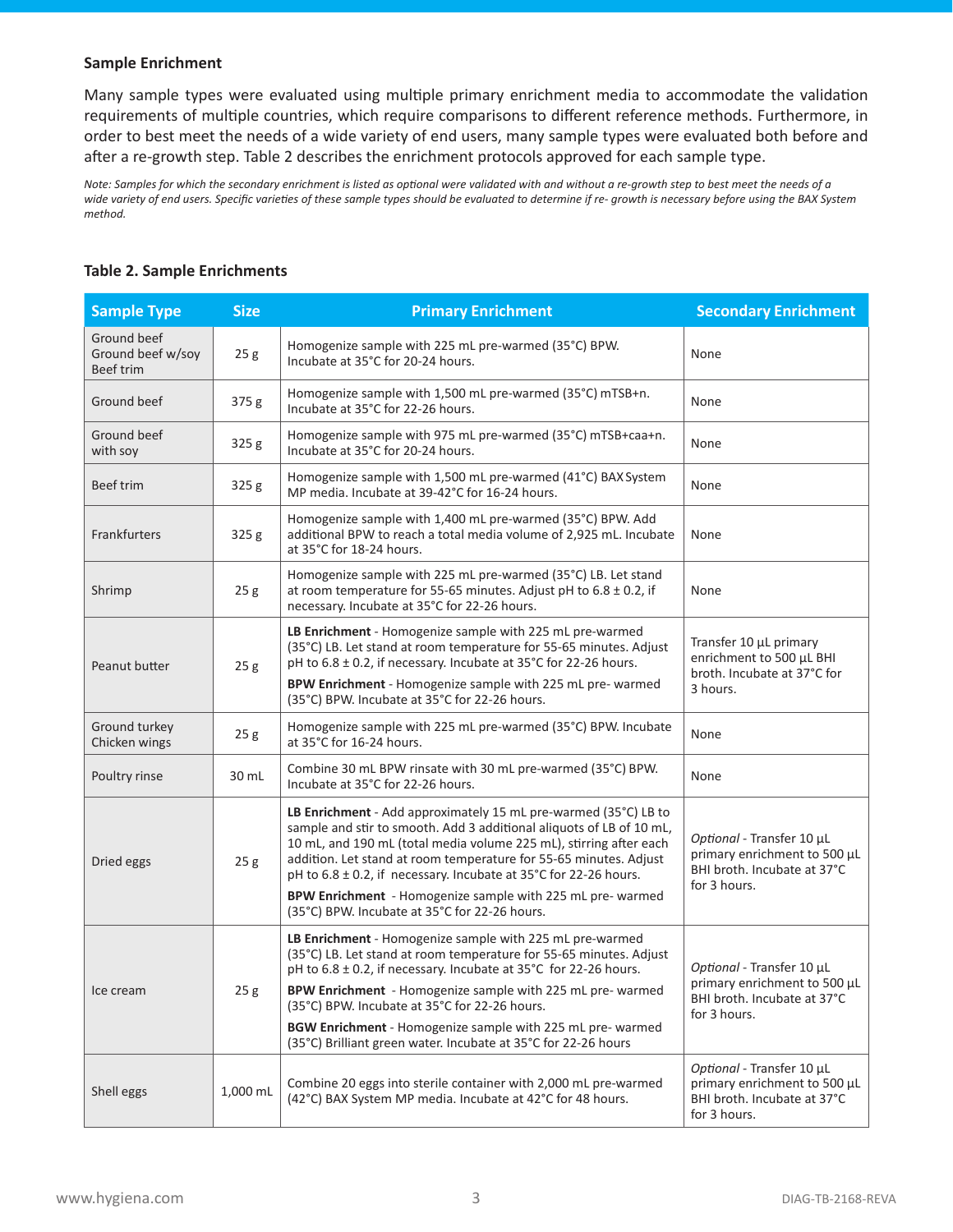# **Table 2. Sample Enrichments (continued)**

| <b>Sample Type</b>                        | <b>Size</b>     | <b>Primary Enrichment</b>                                                                                                                                                                                                                                                                                                                                                                                                                              | <b>Secondary Enrichment</b>                                                                                                     |
|-------------------------------------------|-----------------|--------------------------------------------------------------------------------------------------------------------------------------------------------------------------------------------------------------------------------------------------------------------------------------------------------------------------------------------------------------------------------------------------------------------------------------------------------|---------------------------------------------------------------------------------------------------------------------------------|
| Infant formula                            | 25g             | Homogenize sample with 225 mL pre-warmed (35°C) LB. Let stand<br>at room temperature for 55-65 minutes. Adjust pH to $6.8 \pm 0.2$ , if<br>necessary. Incubate at 35°C for 22-26 hours.                                                                                                                                                                                                                                                                | Optional - Transfer 10 µL<br>primary enrichment to 500<br>µL BHI broth. Incubate at<br>$37^{\circ}$ C<br>for 3 hours.           |
| Frozen peas                               | 25g             | MP Media Enrichment - Homogenize sample with 225 mL pre-<br>warmed (35°C) BAX System MP media. Incubate at 35°C for 22-26<br>hours.<br>LB Enrichment - Homogenize sample with 225 mL pre-warmed<br>(35°C) LB. Let stand at room temperature for 55-65 minutes. Adjust<br>pH to 6.8 ± 0.2, if necessary. Incubate at 35°C for 22-26 hours.                                                                                                              | Optional - Transfer 10 µL<br>primary enrichment to 500<br>µL BHI broth. Incubate at<br>37°C for 3 hours.                        |
| Cream cheese                              | 25g             | MP Media Enrichment - Homogenize sample with 225 mL pre-<br>warmed (35°C) BAX System MP media. Incubate at 35°C for 12-24<br>hours.<br>LB Enrichment - Homogenize sample with 225 mL pre-warmed<br>(35°C) LB. Let stand at room temperature for 55-65 minutes. Adjust<br>pH to $6.8 \pm 0.2$ , if necessary. Incubate at 35°C for 22-26 hours.                                                                                                         | None                                                                                                                            |
| Fresh bagged<br>lettuce                   | 25g             | MP Media Enrichment - Homogenize sample with 225 mL pre-<br>warmed (35°C) BAX System MP media. Incubate at 35°C for 10-24<br>hours.<br>LB Enrichment - Add 225 mL pre-warmed (35°C) LB to sample and<br>swirl 25 times clockwise and 25 times counterclockwise. Let stand<br>at room temperature for 55-65 minutes. Adjust pH to $6.8 \pm 0.2$ , if<br>necessary. Incubate at 35°C for 22-26 hours.                                                    | None                                                                                                                            |
| Orange juice                              | 25 mL           | MP Media Enrichment - Swirl sample thoroughly with 225 mL pre-<br>warmed (41°C) BAX System MP media. Incubate at 39-42°C for 22-26<br>hours.<br>UPB Enrichment - Swirl sample thoroughly with 225 mL pre-<br>warmed (35°C) UPB. Let stand at room temperature for 55-65<br>minutes. Do not mix or adjust pH. Incubate at 35°C for 22-26 hours.                                                                                                         | Transfer 10 µL primary<br>enrichment to 500 µL BHI<br>broth. Incubate at 37°C for<br>3 hours.                                   |
| Nonfat dry milk                           | 25g             | Pour sample slowly over the surface of 225 mL pre-warmed (35°C)<br>Brilliant green water. Let stand at room temperature for 55-65<br>minutes. Do not mix or adjust pH. Incubate at 35°C for 22-26 hours.                                                                                                                                                                                                                                               | Transfer 10 µL primary<br>enrichment to 500 µL BHI<br>broth.Incubate at 37°C for<br>3 hours.                                    |
| Stainless steel,<br>ceramic tile, plastic |                 | LB Enrichment - Add 225 mL pre-warmed (35°C) LB to environmental<br>sponge in sample bag and swirl thoroughly. Let stand at room<br>temperature for 55-65 minutes. Adjust pH to $6.8 \pm 0.2$ , if necessary.<br>Incubate at 35°C for 22-26 hours.<br>BPW Enrichment - Add 225 mL pre-warmed (35°C) BPW to<br>environmental sponge in sample bag and swirl thoroughly. Adjust pH<br>to $6.8 \pm 0.2$ , if necessary. Incubate at 35°C for 18-24 hours. | None                                                                                                                            |
| Cocoa                                     | 25g             | Homogenize sample with 225 mL reconstituted nonfat dry milk. Let<br>stand at room temperature for 55-65 minutes, then swirl thoroughly<br>to mix. Adjust pH to $6.8 \pm 0.2$ , if necessary. Add 0.45 mL 1% aqueous<br>brilliant green dye solution and mix well. Incubate at 35°C for 22-26<br>hours.                                                                                                                                                 | Transfer 10 µL enrichment<br>to 500 µL BHI broth before<br>processing.<br>Optional - Incubate BHI broth<br>at 37°C for 3 hours. |
| White pepper                              | 25 <sub>g</sub> | Homogenize sample with 225 mL pre-warmed (35°C) TSB. Let stand<br>at room temperature for 55-65 minutes. Adjust pH to $6.8 \pm 0.2$ , if<br>necessary. Incubate at 35°C for 22-26 hours.                                                                                                                                                                                                                                                               | Optional - Transfer 10 µL<br>primary enrichment to 500<br>µL BHI broth. Incubate at<br>37°C for 3 hours.                        |
| Dry pet food                              | 375g            | LB Enrichment - Homogenize sample with approximately one-third<br>to one-half of 3,375 mL pre-warmed (35°C) LB. Add the remainder of<br>the pre-warmed media. Incubate at 35°C for 22-26 hours.<br>BPW Enrichment - Homogenize sample with approximately one-<br>third to one-half of 3,375 mL pre-warmed (35°C) BPW. Add the<br>remainder of the pre-warmed media. Incubate at 35°C for 22-26<br>hours.                                               | Transfer 10 µL primary<br>enrichment to 500 µL BHI<br>broth. Incubate at 37°C for 3<br>hours.                                   |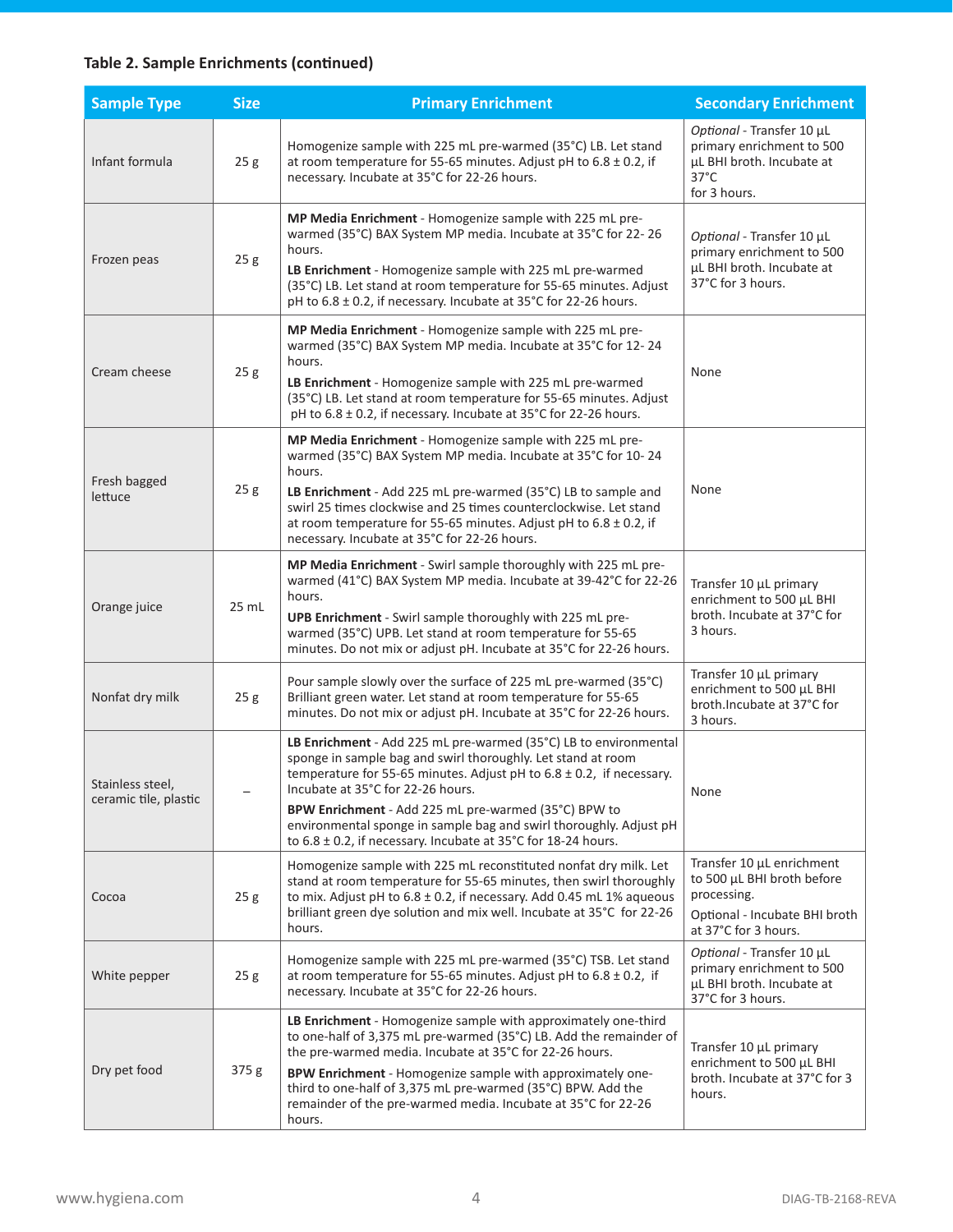# **Method**

**BAX System method** – BAX System lysis reagent was prepared by adding 150 µL protease to 12 mL lysis buffer. For each sample, 5 µL enrichment was added to 200 µL prepared lysis reagent in cluster tubes. Tubes were heated for 20 minutes at 37°C and 10 minutes at 95°C, then cooled for at least 5 minutes at 4°C. PCR tablets were hydrated with 30 µL lysate and a full process was run in the BAX System Q7 instrument. For the purposes of validation, all test method samples were confirmed by culture and biochemical and serological protocols, regardless of presumptive results, as described in U.S. FDA Bacteriological Analytical Manual (FDA-BAM) Chapter 5, USDA-FSIS Microbiology Laboratory Guidebook (MLG) Chapter 4.05, and/or Health Canada Compendium of Analytical Methods MFHPB-20, using the appropriate confirmation media.

**USDA-FSIS method** – Ground beef, ground beef with soy, beef trim, frankfurters, ground turkey, chicken wings, poultry rinses and environmental sponges were evaluated using the USDA-FSIS reference culture method as described in MLG Chapter 4C.03: Use of a PCR Assay for Screening *Salmonella*. For each sample, 5 µL enrichment was added to 200 µL prepared BAX System lysis reagent, then lysed and processed with the BAX System PCR Assay for *Salmonella* according to the instructions in the BAX System User Guide. Secondary enrichments were performed in TT and mRV broths, then streaked onto BGS and XLT-4 agars to confirm typical *Salmonella* colonies with the appropriate biochemical and serological methods as described in MLG Chapter 4.05: Isolation and Identification of *Salmonella* from Meat, Poultry, Pasteurized Egg and Catfish Products.

**FDA BAM method** – Shrimp, dried eggs, shell eggs, lettuce, frozen peas, orange juice, nonfat dry milk, ice cream, cream cheese, peanut butter, cocoa, white pepper, infant formula and environmental sponges were evaluated using the FDA-BAM reference culture method as described in BAM Chapter 5: *Salmonella*. Secondary enrichments were performed in TT and RV broths, then streaked onto HE, BS and XLD agars to confirm typical *Salmonella* colonies with the appropriate biochemical and serological methods.

**Health Canada method** – Dried eggs, ice cream, peanut butter and dry pet food were evaluated using the Health Canada reference method as described in MFHPB-20. Secondary enrichments were performed in TT and RVS broths, then streaked onto BGS, BS and XLT-4 agars to confirm typical *Salmonella* colonies with the appropriate biochemical and serological methods.

### **Results and Discussion**

The results for all sample types tested are summarized in Tables 3 - 8 below. For each sample type tested, the BAX System method and the reference method demonstrated no significant statistical difference as indicated by POD analysis (the dPOD 95% confidence interval included 0) and either McNemar (for paired samples) or Mantel-Haenszel (for unpaired samples) Chi-square analysis (the  $X^2$  value was less than 3.84).

One finding from this study is that *Salmonella* will reliably grow from cocoa enrichments to relatively high cell densities, which allow for a dilution to remove PCR inhibitors without a three-hour regrowth time.Though this may not be applicable to all chocolate matrix variants, this option allows for a reduced time to result for this matrix.

# **Conclusion**

These studies, within the statistical constraints, indicate that the BAX System Real-Time PCR Assay for *Salmonella* is a sensitive, specific, and rapid method for the detection of *Salmonella* in a variety of food and environmental matrices. As a result, AOAC International has adopted this method as *Official Method***SM 2013.02**.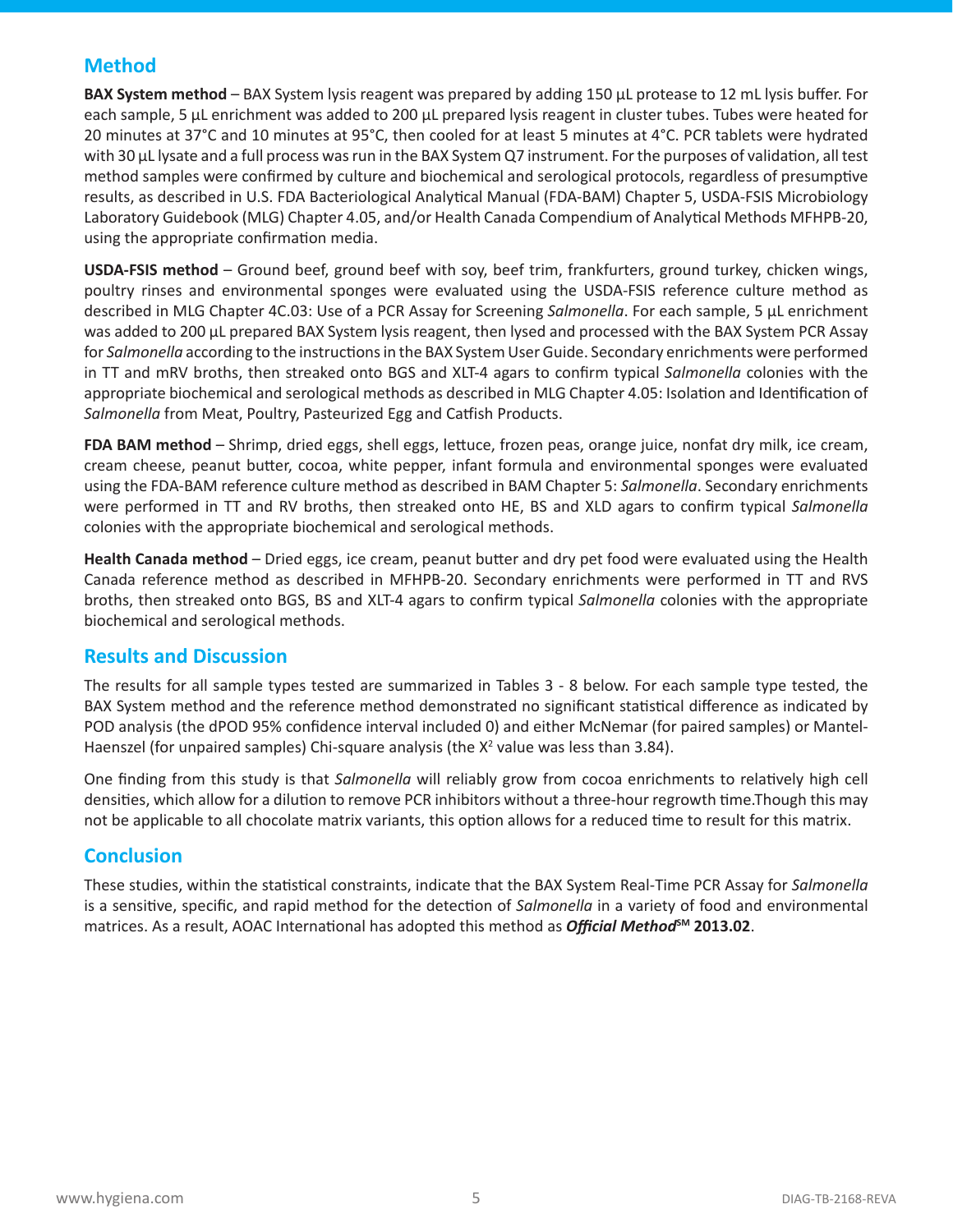|  |  | Table 3. BAX System vs. Reference Method Results - Meat and Seafood Samples |
|--|--|-----------------------------------------------------------------------------|
|--|--|-----------------------------------------------------------------------------|

| <b>Sample</b><br><b>Type</b> | <b>Media</b> | <b>Spike</b><br><b>Level</b> | <b>Test</b><br><b>Portions</b> | <b>BAX</b><br><b>Positive</b> | <b>BAX</b><br><b>Confirmed</b> | <b>Reference</b><br><b>Positive</b> | <b>dPOD 95% CI</b> | $X^2$                    |
|------------------------------|--------------|------------------------------|--------------------------------|-------------------------------|--------------------------------|-------------------------------------|--------------------|--------------------------|
| Ground beef                  |              | Neg Control                  | 5                              | $\Omega$                      | 0                              | $\Omega$                            | $(-0.45, 0.45)$    | 0.0                      |
| (25 g)                       | <b>BPW</b>   | Low                          | 20                             | 4                             | 4                              | 4                                   | $(-0.25, 0.25)$    | 0.0                      |
| Ground beef                  |              | Neg Control                  | 5                              | $\Omega$                      | $\Omega$                       | $\Omega$                            | $(-0.45, 0.45)$    | 0.0                      |
| (375 g)                      | $mTSB+n$     | Low                          | 20                             | 5                             | 5                              | $4***$                              | $(-0.21, 0.30)$    | 0.0                      |
| Raw ground                   |              | Neg Control                  | 5                              | $\Omega$                      | $\Omega$                       | $\Omega$                            | $(-0.45, 0.45)$    | $\overline{\phantom{0}}$ |
| beef with soy                | <b>BPW</b>   | Low                          | 60                             | 36                            | 36                             | 36                                  | $(-0.049, 0.049)$  | $\overline{\phantom{0}}$ |
| (25 g)                       |              | High                         | 5                              | 5                             | 5                              | 5                                   | $(-0.45, 0.45)$    | $\overline{\phantom{m}}$ |
| Raw ground                   |              | Neg Control                  | 5                              | $\mathbf{0}$                  | $\Omega$                       | $\Omega$                            | $(-0.43, 0.43)$    | $\overline{\phantom{0}}$ |
| beef with soy                | mTSB+caa+n   | Low                          | 60                             | 39                            | 39                             | $36***$                             | $(-0.12, 0.22)$    | 0.32                     |
| (325 g)                      |              | High                         | 5                              | 5                             | 5                              | $5***$                              | $(-0.43, 0.43)$    | $\overline{\phantom{0}}$ |
|                              | <b>BPW</b>   | Neg Control                  | 5                              | $\mathbf{0}$                  | $\mathbf{0}$                   | $\Omega$                            | $(-0.45, 0.45)$    | $\qquad \qquad -$        |
| <b>Beef trim</b><br>(25 g)   |              | Low                          | 20                             | $\overline{7}$                | 7                              | $\overline{7}$                      | $(-0.14, 0.14)$    |                          |
|                              |              | High                         | 5                              | 5                             | 5                              | 5                                   | $(-0.45, 0.45)$    |                          |
|                              |              | Neg Control                  | 5                              | $\Omega$                      | $\Omega$                       | $\Omega$                            | $(-0.43, 0.43)$    |                          |
| <b>Beef trim</b><br>(325 g)  | MP media     | Low                          | 20                             | 10                            | 10                             | $7***$                              | $(-0.15, 0.41)$    | 0.90                     |
|                              |              | High                         | 5                              | 5                             | 5                              | $5***$                              | $(-0.43, 0.43)$    | $\overline{\phantom{0}}$ |
| Frankfurters                 |              | Neg Control                  | 5                              | $\Omega$                      | $\Omega$                       | $\Omega$                            | $(-0.45, 0.45)$    | $\overline{\phantom{0}}$ |
|                              | <b>BPW</b>   | Low                          | 20                             | 10                            | 10                             | 10                                  | $(-0.14, 0.14)$    |                          |
| (325 g)                      |              | High                         | 5                              | 5                             | 5                              | 5                                   | $(-0.45, 0.45)$    | $\overline{\phantom{0}}$ |
|                              |              | Neg Control                  | 5                              | $\mathbf{0}$                  | $\mathbf 0$                    | $\mathbf 0$                         | $(-0.45, 0.45)$    | $\overline{\phantom{0}}$ |
| Shrimp<br>(25 g)             | <b>LB</b>    | Low                          | 20                             | 11                            | 11                             | 11                                  | $(-0.14, 0.14)$    |                          |
|                              |              | High                         | 5                              | 4                             | 4                              | 4                                   | $(-0.45, 0.45)$    |                          |

*\*\* unpaired samples (the reference method enrichment differs from the test method enrichment)*

### **Table 4. BAX System vs. Reference Method Results – Poultry and Egg Samples**

| <b>Sample</b><br><b>Type</b> | <b>Media</b> | <b>Spike</b><br><b>Level</b> | <b>Test</b><br><b>Portions</b> | <b>BAX</b><br><b>Positive</b> | <b>BAX</b><br><b>Confirmed</b> | <b>Reference</b><br><b>Positive</b> | <b>dPOD 95% CI</b> | $X^2$ |
|------------------------------|--------------|------------------------------|--------------------------------|-------------------------------|--------------------------------|-------------------------------------|--------------------|-------|
|                              |              | Neg Control                  | 5                              | $\Omega$                      | 5                              | $\Omega$                            | $(-0.45, 0.45)$    |       |
| Ground turkey<br>(25 g)      | <b>BPW</b>   | Low                          | 20                             | 8                             | 8                              | 8                                   | $(-0.14, 0.14)$    |       |
|                              |              | High                         | 5                              | 5                             | 5                              | 5                                   | $(-0.45, 0.45)$    |       |
|                              |              | Neg Control                  | 5                              | $\Omega$                      | $\Omega$                       | $\Omega$                            | $(-0.45, 0.45)$    |       |
| Dried eggs<br>(25 g)         | LB           | Low                          | 20                             | 15                            | 15                             | 15                                  | $(-0.14, 0.14)$    |       |
|                              |              | High                         | 5                              | 5                             | 5                              | 5                                   | $(-0.45, 0.45)$    |       |
|                              |              | Neg Control                  | 5                              | $\Omega$                      | $\Omega$                       | $\Omega$                            | $(-0.43, 0.43)$    |       |
| Dried eggs                   | <b>BPW</b>   | Low                          | 20                             | 16                            | 16                             | 16                                  | $(-0.14, 0.14)$    |       |
| (25 g)                       |              | High                         | 5                              | 5                             | 5                              | 5                                   | $(-0.43, 0.43)$    |       |
| Shell eggs                   |              | Neg Control                  | 5                              | $\Omega$                      | $\Omega$                       | $\Omega$                            | $(-0.43, 0.43)$    |       |
| $(1,000 \text{ mL})$         | MP media     | High                         | 20                             | 17                            | 17                             | $14**$                              | $(-0.11, 0.39)$    | 1.3   |
| Chicken wings<br>(25 g)      | <b>BPW</b>   | n/a                          | 20                             | 5                             | 5                              | 5                                   | $(-0.14, 0.14)$    |       |
| Poultry rinse                | <b>BPW</b>   | n/a                          | 20                             | 11                            | 11                             | 11                                  | $(-0.28, 0.28)$    | 0.00  |

*\*\* unpaired samples (the reference method enrichment differs from the test method enrichment)*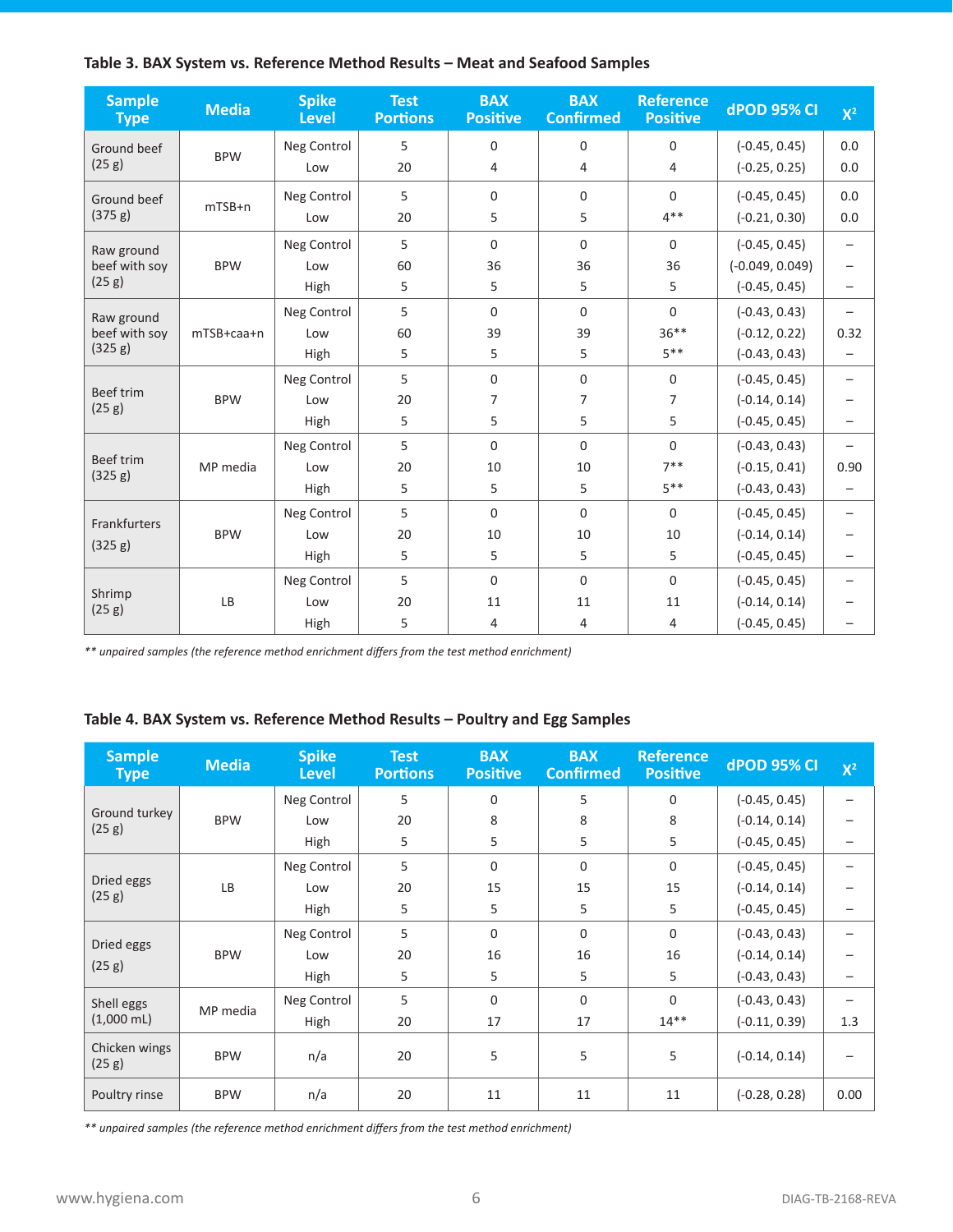### **Table 5. BAX System vs. Reference Method Results – Produce Samples**

| <b>Sample</b><br><b>Type</b> | <b>Media</b> | <b>Spike</b><br><b>Level</b> | <b>Test</b><br><b>Portions</b> | <b>BAX</b><br><b>Positive</b> | <b>BAX</b><br><b>Confirmed</b> | <b>Reference</b><br><b>Positive</b> | <b>dPOD 95% CI</b> | $X^2$ |
|------------------------------|--------------|------------------------------|--------------------------------|-------------------------------|--------------------------------|-------------------------------------|--------------------|-------|
| Lettuce                      |              | Neg Control                  | 5                              | $\Omega$                      | $\Omega$                       | $\Omega$                            | $(-0.45, 0.45)$    |       |
| (25 g)                       | <b>BPW</b>   | High                         | 20                             | 10                            | 10                             | 10                                  | $(-0.28, 0.28)$    | 0.0   |
| Lettuce                      | MP media     | Neg Control                  | 5                              | $\mathbf 0$                   | $\mathbf 0$                    | $\Omega$                            | $(-0.45, 0.45)$    |       |
| (25 g)                       |              | High                         | 20                             | 10                            | 10                             | $10**$                              | $(-0.28, 0.28)$    |       |
|                              |              | Neg Control                  | 5                              | $\Omega$                      | $\Omega$                       | $\Omega$                            | $(-0.45, 0.45)$    |       |
| Peas                         | LB           | Low                          | 20                             | 7                             | 7                              | 7                                   | $(-0.14, 0.14)$    |       |
| (25 g)                       |              | High                         | 5                              | 4                             | 4                              | 4                                   | $(-0.45, 0.45)$    |       |
|                              |              | Neg Control                  | 5                              | $\Omega$                      | $\Omega$                       | $\Omega$                            | $(-0.43, 0.43)$    |       |
| Peas                         | MP media     | Low                          | 20                             | 8                             | 8                              | $7**$                               | $(-0.23, 0.32)$    | 1.0   |
| (25 g)                       |              | High                         | 5                              | 5                             | 5                              | $4***$                              | $(-0.27, 0.62)$    |       |
| Orange juice                 |              | Neg Control                  | 5                              | $\Omega$                      | $\Omega$                       | $\Omega$                            | $(-0.45, 0.45)$    |       |
| (25 mL)                      | UPB / BHI    | High                         | 20                             | 3                             | 3                              | 3                                   | $(-0.14, 0.14)$    |       |
| Orange juice                 | MP media /   | Neg Control                  | 5                              | $\Omega$                      | $\Omega$                       | $\Omega$                            | $(-0.43, 0.43)$    |       |
| (25 mL)                      | BHI          | High                         | 20                             | 7                             | 7                              | $3**$                               | $(-0.070, 0.44)$   | 2.1   |

*\*\* unpaired samples (the reference method enrichment differs from the test method enrichment)*

### **Table 6. BAX System vs. Reference Method Results – Dairy Samples**

| <b>Sample</b><br><b>Type</b> | <b>Media</b>                          | <b>Spike</b><br><b>Level</b> | <b>Test</b><br><b>Portions</b> | <b>BAX</b><br><b>Positive</b> | <b>BAX</b><br><b>Confirmed</b> | <b>Reference</b><br><b>Positive</b> | <b>dPOD 95% CI</b> | $X^2$ |
|------------------------------|---------------------------------------|------------------------------|--------------------------------|-------------------------------|--------------------------------|-------------------------------------|--------------------|-------|
| Cream cheese                 | MP media                              | Neg Control                  | 5                              | $\Omega$                      | $\Omega$                       | $\Omega$                            | $(-0.45, 0.45)$    |       |
| (25 g)                       |                                       | High                         | 20                             | $\overline{2}$                | $\overline{2}$                 | 5                                   | $(-0.38, 0.022)$   | 1.5   |
| Cream cheese                 | LB                                    | Neg Control                  | 5                              | $\Omega$                      | $\Omega$                       | $\Omega$                            | $(-0.45, 0.45)$    |       |
| (25 g)                       |                                       | High                         | 20                             | 5                             | 5                              | $5***$                              | $(-0.38, 0.022)$   |       |
| Nonfat                       |                                       | Neg Control                  | 5                              | $\Omega$                      | $\Omega$                       | $\Omega$                            | $(-0.45, 0.45)$    |       |
| dry milk                     | <b>Brilliant green</b><br>water / BHI | Low                          | 20                             | 11                            | 11                             | 11                                  | $(-0.14, 0.14)$    |       |
| (25 g)                       |                                       | High                         | 5                              | 5                             | 5                              | 5                                   | $(-0.45, 0.45)$    |       |
| Ice cream                    | <b>LB</b>                             | Neg Control                  | 5                              | $\Omega$                      | $\Omega$                       | $\Omega$                            | $(-0.45, 0.45)$    |       |
| (25 g)                       |                                       | Low                          | 20                             | 9                             | 9                              | $6***$                              | $(-0.14, 0.14)$    | 0.94  |
|                              |                                       | High                         | 5                              | 3                             | 3                              | $4***$                              | $(-0.45, 0.45)$    |       |
| Ice cream                    |                                       | Neg Control                  | 5                              | $\mathbf 0$                   | 0                              | $\Omega$                            | $(-0.45, 0.45)$    |       |
| (25 g)                       | <b>BPW</b>                            | Low                          | 20                             | 6                             | 6                              | $6***$                              | $(-0.14, 0.14)$    | 0.0   |
|                              |                                       | High                         | 5                              | 4                             | 4                              | $4***$                              | $(-0.45, 0.45)$    |       |
|                              |                                       | Neg Control                  | 5                              | $\Omega$                      | $\Omega$                       | $\Omega$                            | $(-0.45, 0.45)$    |       |
| Ice cream                    | <b>Brilliant green</b><br>water       | Low                          | 20                             | 6                             | 6                              | 6                                   | $(-0.27, 0.27)$    |       |
| (25 g)                       |                                       | High                         | 5                              | 5                             | 5                              | 4                                   | $(-0.27, 0.62)$    |       |

*\*\* unpaired samples (the reference method enrichment differs from the test method enrichment)*